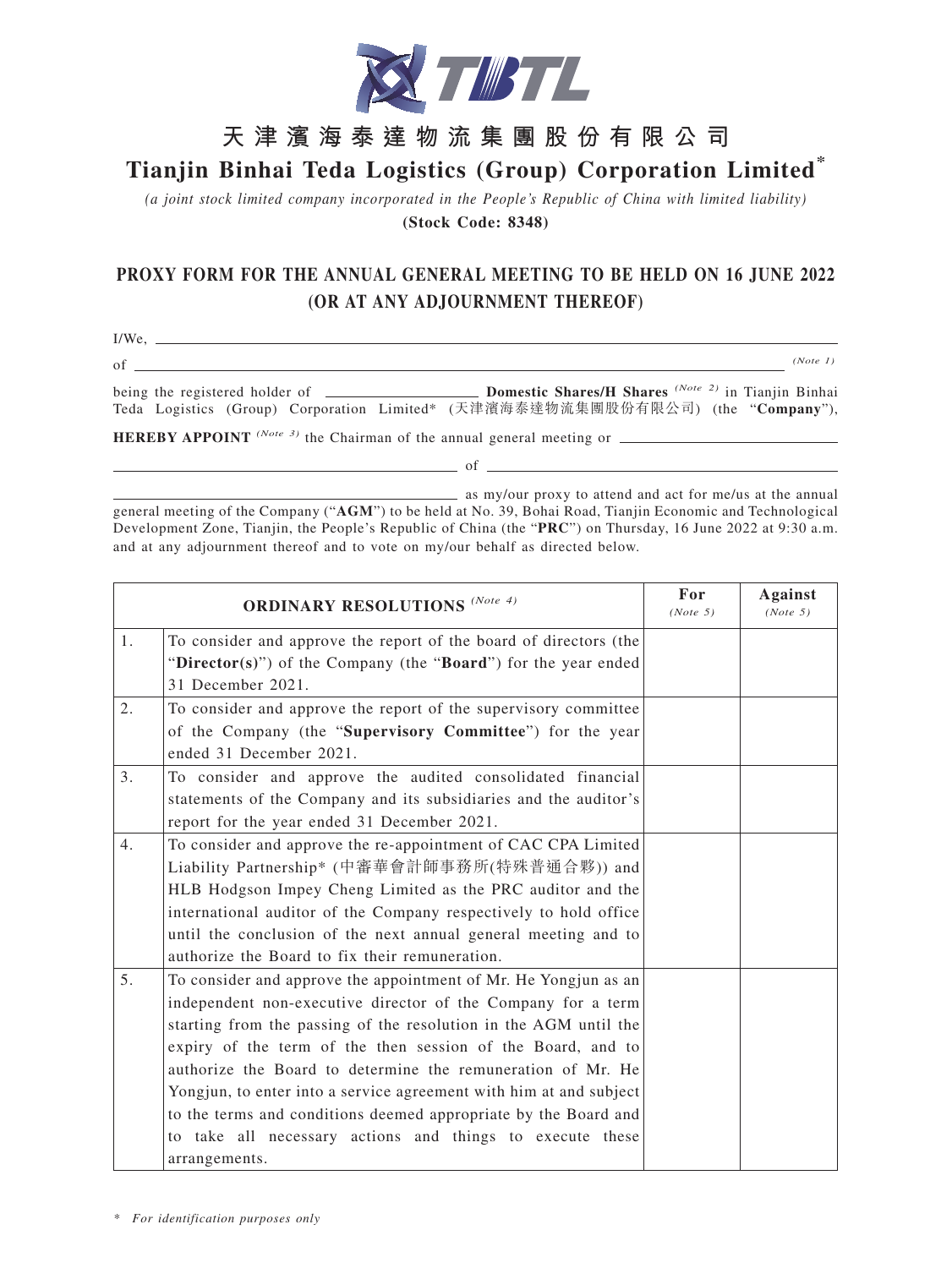|                                         | For<br>(Note 5)                                                                                                                                                                                                                                                                                                                                                                                                                                                                                                                                                                                                                                                                                                                                                                                                                                                                                                                                                                                                                                                                                                                                                                                                                                                                                                                                                                                                                                                                                                                                                                                                                                                                                                                                                                                                                                                                                                                                                                                                                                                                                                                                                                                                                                 | Against<br>( $\frac{1}{(Note 5)}$ |  |
|-----------------------------------------|-------------------------------------------------------------------------------------------------------------------------------------------------------------------------------------------------------------------------------------------------------------------------------------------------------------------------------------------------------------------------------------------------------------------------------------------------------------------------------------------------------------------------------------------------------------------------------------------------------------------------------------------------------------------------------------------------------------------------------------------------------------------------------------------------------------------------------------------------------------------------------------------------------------------------------------------------------------------------------------------------------------------------------------------------------------------------------------------------------------------------------------------------------------------------------------------------------------------------------------------------------------------------------------------------------------------------------------------------------------------------------------------------------------------------------------------------------------------------------------------------------------------------------------------------------------------------------------------------------------------------------------------------------------------------------------------------------------------------------------------------------------------------------------------------------------------------------------------------------------------------------------------------------------------------------------------------------------------------------------------------------------------------------------------------------------------------------------------------------------------------------------------------------------------------------------------------------------------------------------------------|-----------------------------------|--|
| 6.                                      | To review and approve the resolution on amendments to the<br>Articles of Association of Tianjin Binhai Teda Logistics (Group)<br>Corporation Limited.                                                                                                                                                                                                                                                                                                                                                                                                                                                                                                                                                                                                                                                                                                                                                                                                                                                                                                                                                                                                                                                                                                                                                                                                                                                                                                                                                                                                                                                                                                                                                                                                                                                                                                                                                                                                                                                                                                                                                                                                                                                                                           |                                   |  |
| 7.<br>shares:<br>"THAT                  | To grant a general mandate to issue, allot and deal with additional<br>domestic shares of nominal value of RMB1.00 each in the share<br>capital of the Company (the "Domestic Shares") and/or overseas-<br>listed foreign shares of nominal value of RMB1.00 each in the<br>Share capital of the Company (the "H Shares") (collectively, the<br>"Shares"), not exceeding $20\%$ of the issued shares of that class as<br>at the date of the resolution and authorize the Board to make<br>corresponding amendments to the articles of association of the<br>Company (the "Articles") as it thinks fit so as to reflect the new<br>capital structure upon the allotment, issuance and dealing of                                                                                                                                                                                                                                                                                                                                                                                                                                                                                                                                                                                                                                                                                                                                                                                                                                                                                                                                                                                                                                                                                                                                                                                                                                                                                                                                                                                                                                                                                                                                                 |                                   |  |
| $(A)$ $(a)$<br>(b)<br>(c)<br>(d)<br>(B) | subject to paragraph (c) and in accordance with the<br>relevant requirements of the Rules Governing the<br>Listing of Securities on GEM of The Stock Exchange of<br>Hong Kong Limited, the Articles and the applicable<br>laws and regulations of the PRC, the exercise by the<br>Board during the Relevant Period (as hereinafter<br>defined) of all the powers of the Company to allot,<br>issue and deal with, either separately or concurrently,<br>additional Shares and to make or grant offers,<br>agreements, options and rights of exchange or<br>conversion which might require the exercise of such<br>powers be hereby generally and unconditionally<br>approved;<br>the approval in paragraph (a) shall authorize the Board<br>during the Relevant Period to make or grant offers,<br>agreements, options and rights of exchange or<br>conversion which might require the exercise of such<br>powers after the end of the Relevant Period;<br>the aggregate number of Domestic Shares and/or H<br>Shares to be allotted, issued and dealt with or agreed<br>conditionally or unconditionally to be allotted, issued<br>and dealt with (whether pursuant to an option or<br>otherwise) by the Board pursuant to the approval<br>granted in paragraph (a) shall not exceed 20% of the<br>issued Shares of that class as at the date of passing of<br>this resolution; and<br>for the purposes of this resolution:<br>"Relevant Period" means the period from the passing of<br>this resolution until whichever is the earliest of:<br>(i)<br>the conclusion of the next annual general meeting<br>of the Company;<br>the expiration of the period within which the next<br>(ii)<br>annual general meeting of the Company is<br>required to be held by the Articles or other<br>applicable laws; or<br>(iii) the revocation or variation of the authority given<br>under this resolution by a special resolution in a<br>general meeting of the Company.<br>The Board be authorized to make corresponding amendments<br>to the Articles as it thinks fit so as to reflect the new capital<br>structure upon the allotment, issuance or dealing of Shares as<br>provided in sub-paragraph (a) of paragraph (A) of this<br>resolution." |                                   |  |

| Dated this | day of |  |
|------------|--------|--|
|------------|--------|--|